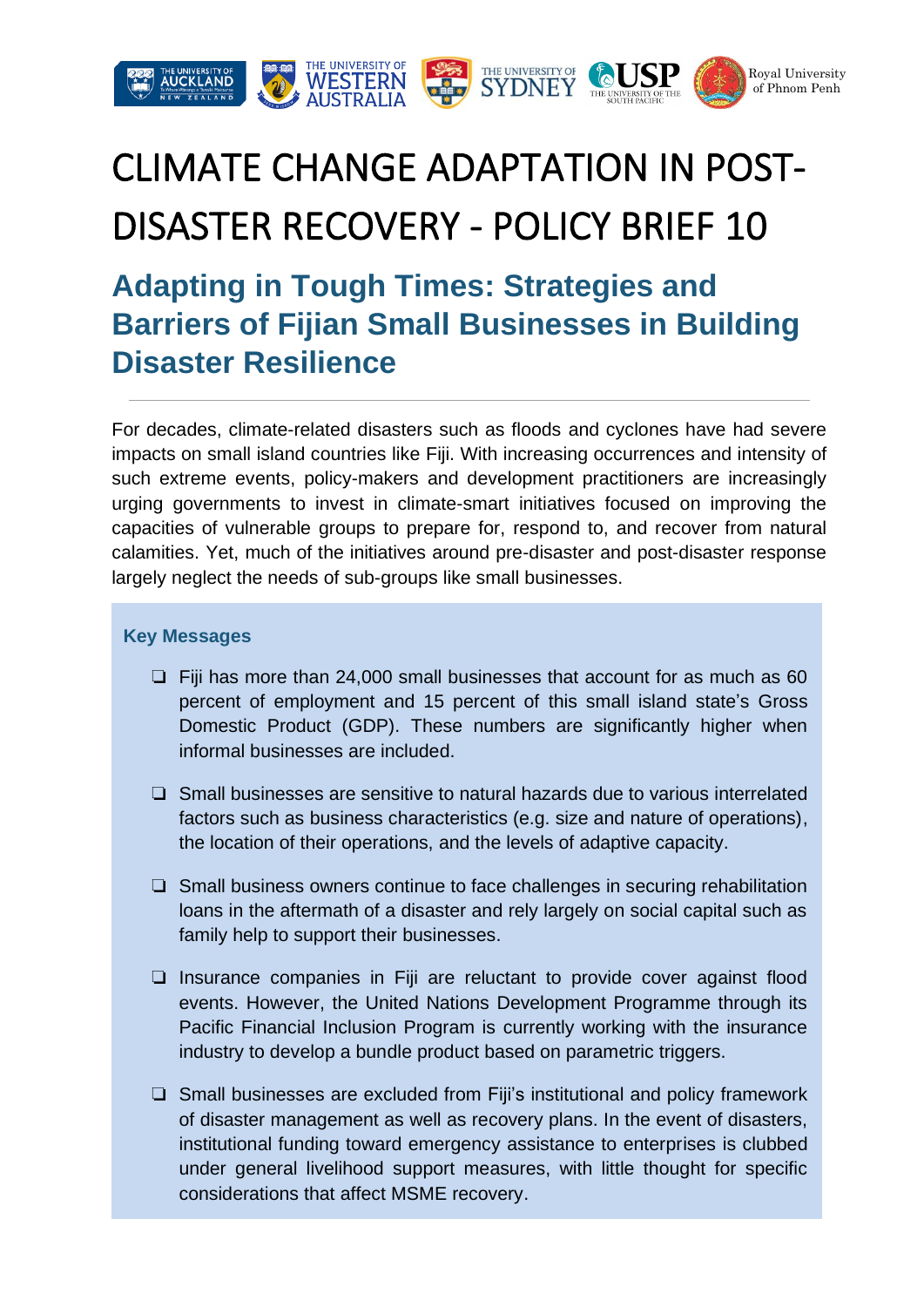# **RESEARCH CONTEXT**

The island nation of Fiji is highly susceptible to climate-related disasters particularly due to its geographical location. In the last decade, the country has experienced widespread devastation from several cyclones and flood events. For instance, Tropical Cyclone Winston that affected more than a third of the country's population destroyed around 30,000 homes and resulted in productive sector losses amounting to USD 460 million. Likewise, other similar events have inflicted unimaginable destruction to communities and the overall economy, which often has resulted in the country declaring a state of emergency or disaster.

Reflecting on how these climate-related disaster events have disproportionately affected various economic sectors, this study draws attention to a subgroup of the private sector,



*Figure 1: The main street of Ba town largely dominated by small businesses being flooded on April 1st 2018* (Photo: Fieldwork 2018, S. Michael)

small businesses. Like any other country, small businesses form a significant part of Fiji's private sector and are locally known to be vital engines of innovation and job creation. A survey conducted by the Reserve Bank of Fiji in 2014 indicated that micro and small businesses accounted for 72 percent of the total registered businesses and provided employment to almost 60 percent of the total labour force. Yet, the existing initiatives, policies and strategies designed to incorporate ideas around strengthening or improving resilience

towards disasters has glaring holes in commentary as it fails to contextualise the needs of specific subgroups such as small businesses that faced several adaptation barriers in time of disasters.

This study is situated within the context of Ba Province, Fiji, a province known for its diverse representation of small businesses that is subjected to frequent flooding due to the surrounding rivers and the built environment. Reports from the Fiji Metrological Organisation highlight that the town of Ba has been affected by 43 major flood events between 1982 and 2018. However, despite being aware of the risks posed by extreme climate-induced disaster events, commercial developments of the floodplain have continued apace, which is likely to lead to increased flood impacts, both directly through increased exposure and through the effect of new building in the floodplain raising flood depths. In recognising the vulnerability of small businesses in Ba to large-scale disasters, the study shares deeper understanding of how these businesses have recovered and responded to past disaster events.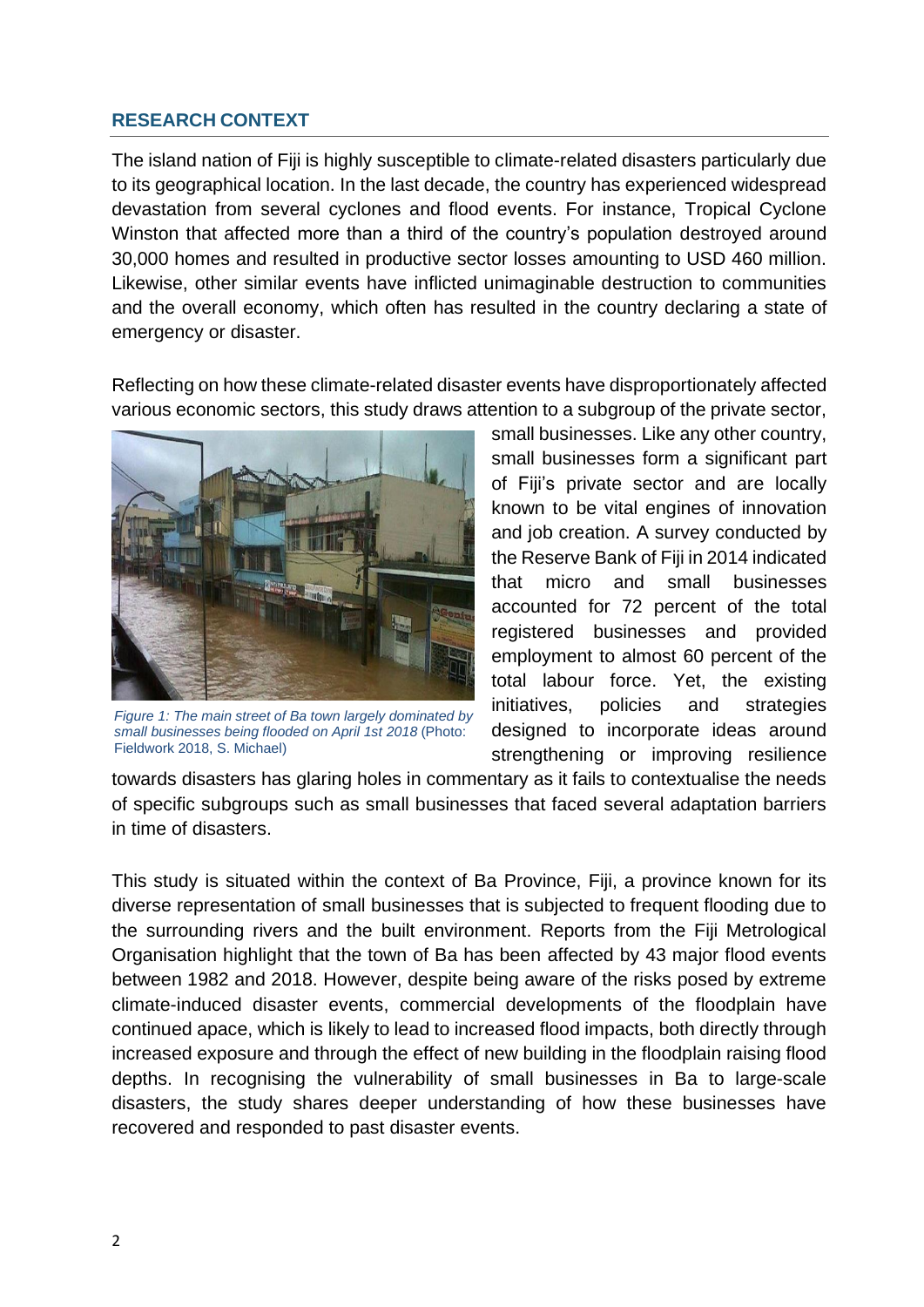## **RESEARCH METHODS**

Field research was conducted between September 2018 to March 2019. Drawing on the qualitative research methods of semi-structured interviews and direct observation, 95 face-to-face interviews were conducted, of which 61 interviews were with small businesses owners and managers across various sectors within the Ba area and 34 interviews with respective disaster institutions in Suva. Additionally, the lead field researcher participated as an observer in key meetings such as the UNFCCC 23rd and 24<sup>th</sup> Conference of Parties, the Regional Pacific Disaster Resilience Council Meeting, the Fiji Business Disaster Resilience Meeting and the Pacific Insurance and Climate Adaptation Fiji Stakeholder Meeting. Observations during these meetings aided to gather a deeper understanding of the role of disaster institutions in improving resilience of the private sector. Secondary data including government reports, business continuity documents and other institutional reports were also gathered during the research fieldwork.

# **WHAT MAKES SMALL BUSINESSES IN BA VULNERABLE TO NATURAL DISASTERS?**

It may generally be assumed that businesses would try to establish themselves in locations where they would have access to resources such as transportation, workers, raw materials, customers, and ideally operate in areas where business assets are not at risk from hazards. However, interviews with smaller businesses highlighted that their choice of location was largely dependent on customer density, irrespective of whether that area was disaster-prone or not. With the majority of the business owners interviewed being aware of the risks associated with operating in these locations, they had limited choices of relocation due to cost implications associated with loss in customers and affordability of rent in non-flood prone areas.

*"Even if I wanted to move from this area to a place that does not get flooded as often, I cannot because the rent is almost five times as much as what I pay here and most customers do not visit that side of the town as the supermarket and market area is close to this location. There is not much we can do but just prepare for the worst." (Restaurant Owner, Ba Town)* 

While such business decisions may be perceived as a factor of disaster vulnerability, there are several other factors that contribute to these decisions. For instance, a few of the interviewees shared that property ownership altered their decisions to invest in disaster preparatory measures as lease agreements did not allow for loss-reduction measures without the consent of the owners. In most cases, the interviewees mentioned that the landlords were not cooperative particularly in the aftermath of a disaster event. In some cases, landlords provided written reminders to the small business owners to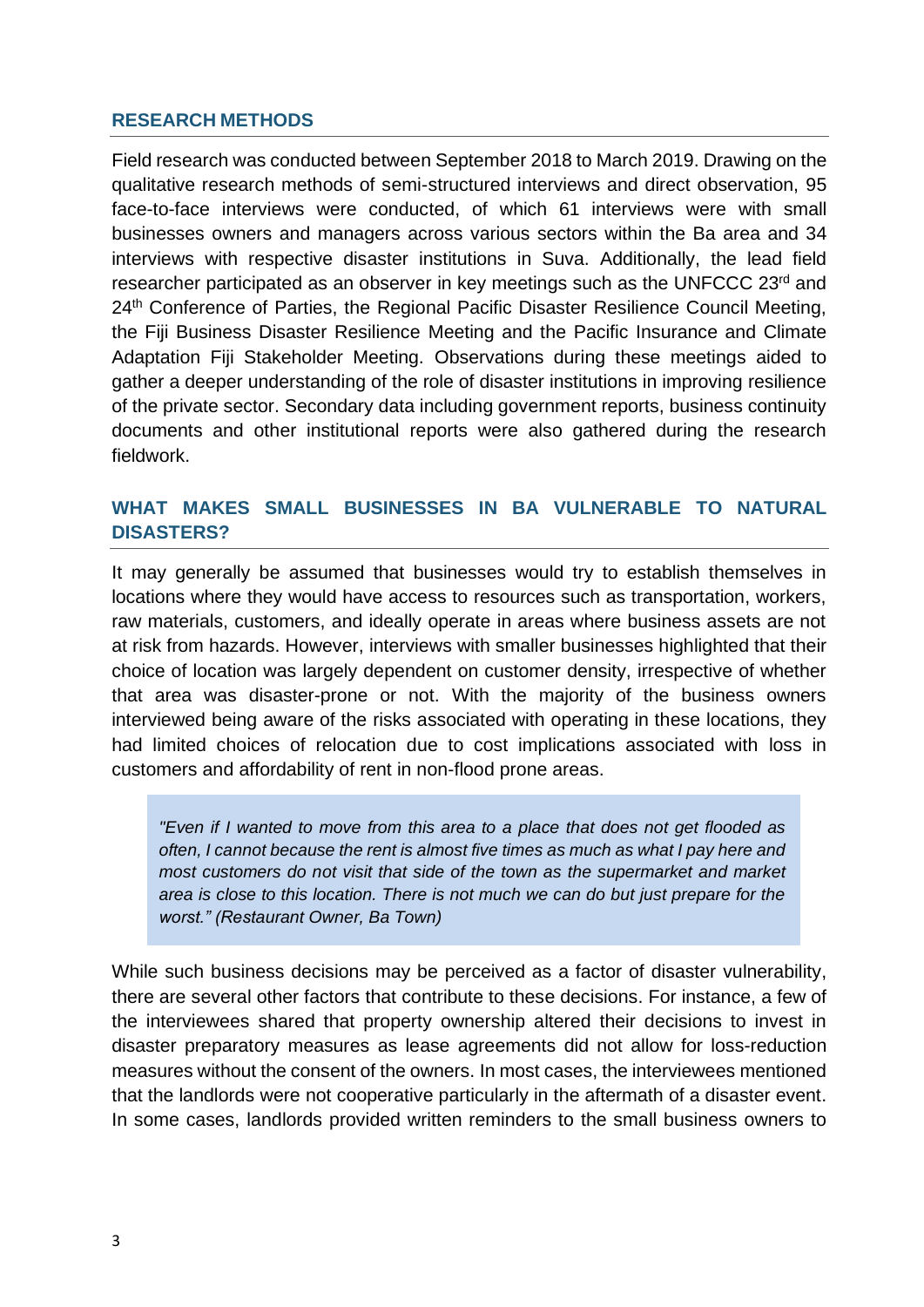bear the cost of needed repairs irrespective of whether the disasters resulted in structural damage, which eventually forced business owners to either relocate or operate under adverse conditions as they did not have the necessary finance required for repairs or alternative choice for relocation. To a large extent, this is a reality across developing countries, which in a broader sense may shape the attitude of small business owners towards taking precautionary measures which is such an important factor that affects disaster preparedness and recovery as indicated by several studies.



*Figure 2: Building owned by Ba Town Council which was once rented by a small business owner and closed due to structural damages (*Photo: Fieldwork 2018, S. Michael)

Further, small business owners explained how their reliance on external infrastructures such as transportation, roads, utilities (electricity and water) and supply chains (particularly raw materials and inventory) attributed towards their susceptibility. Most of the business owners interviewed shared how they had to temporarily cease operations in the aftermath of a disaster due to utility disruptions. These owners explained how the built environment damages, such as power lines and water pipers resulted in significant interruption losses of small businesses, with some instances of permanent closure.

*"After Tropical Cyclone Winston, we had no power for almost 3 months and no water for almost a month. Many communities around Ba also were affected as the water pipes and power lines had been damaged. So, in that time, I cleaned my shop with the river water and closed for 3 months as my business relies on power. Also, customers are unable to come to town as the roads are damaged, so it makes no sense to invest in a generator" (Barber Shop Owner, Ba Town)* 

Aside from the above reasons, most interviewees shared their views of vulnerability in relation to interrelated factors of business characteristics such as size and nature of operations, and the low levels of adaptive capacity, which placed high-risks on their continuity.

#### **HOW DO DISASTERS AFFECT SMALL BUSINESSES?**

Natural disasters significantly affect small business owners both directly and indirectly. Reflecting on disaster experiences of small business owners, majority of the businesses sustained damages to stock and assets such as equipment and records. However, the damages to stocks and assets were largely attributed to flood events and not cyclones as business owners shared concerns on the untimely occurrence of floods over time. While many others would argue that the damages to business assets is insignificant to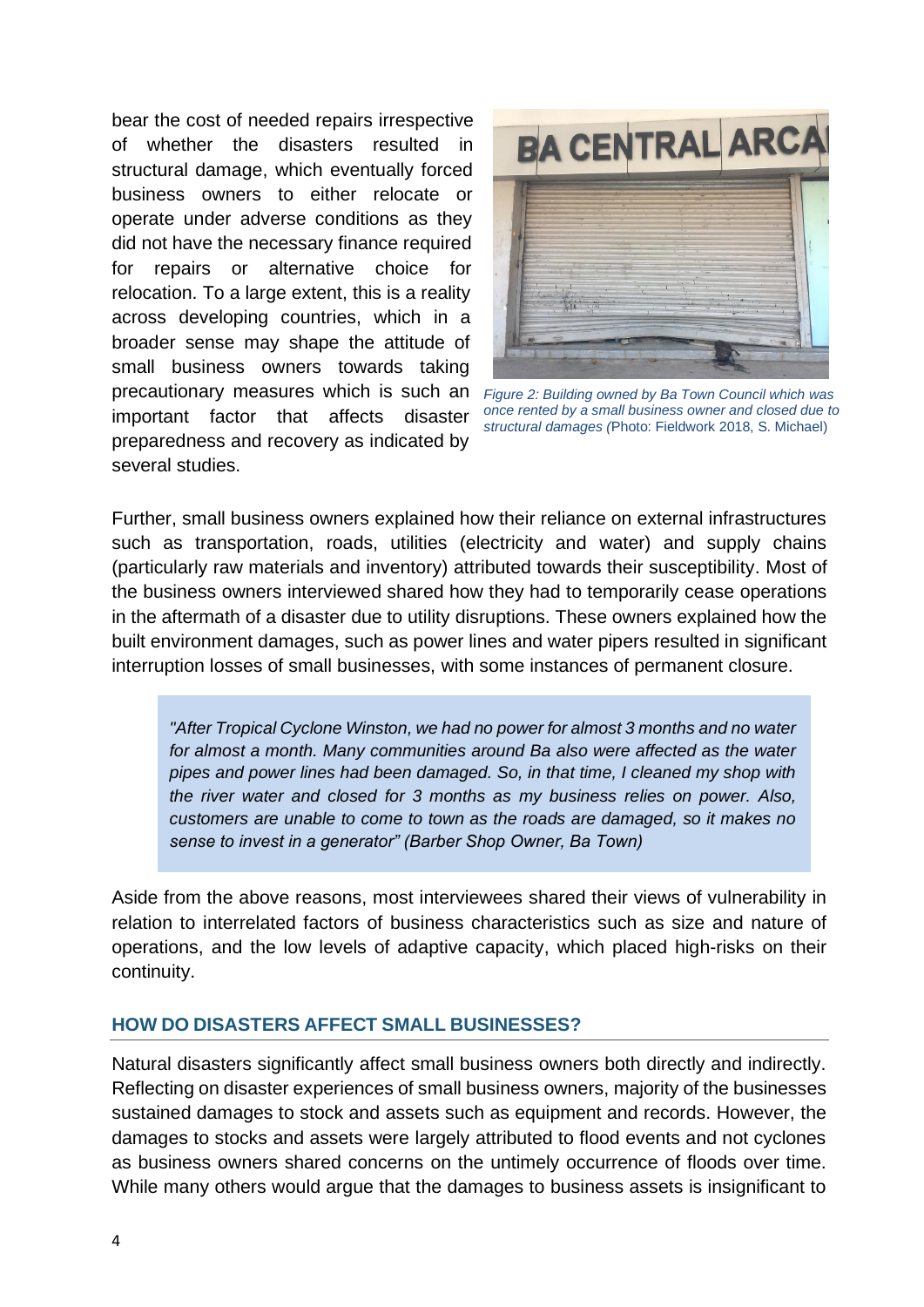homes and lives lost during flood events, for most business owners, the experience is considered equivalent as the continuity of their business determined their source of livelihood.

*"Hardly people are here to witness what businesses have to go through. My business is my life as without it I would have no other means to put food on the table for my family. People think we are a business so we would have money, but we struggle as much as any other individual out there." (Convenience Shop Owner, Yalalevu Area, Ba)* 

In addition to physical damages, most business owners shared experiences of psychological and emotional stress. For instance, a few business owners were trapped in their own premises while trying to save their stocks. With their lives at stake, these owners feared that the unanticipated rise in flood waters would lead to permanent business closure, thus prompting their response.

*" In 2009, I was trapped inside my shop while still trying to put my socks up. I did not have much manpower and I thought I would get out in time, but the flood levels rose faster than expected. I recall thinking that I was not going to see my family again as I tried to call for help but the mobile network was down. Luckily, the people upstairs heard me screaming and they called the cops to save me." (Automotive Shop Owner, Ba Town)* 

Apart from the impacts shared above, these disasters caused major disruptions to utilities, employees, customers, and the supply chain. One of the underlying reasons for the disruptions was due to the structural damages to the built environment such as roadblocks, whereby customers, suppliers nor employees were able to commute to flood affected areas. Likewise, the trail of devastation left behind in the aftermath of a disaster prompted safety concerns for the public, therefore curfews were put in place to restrict mobilisation, which inturn affected sales turnover and business continuity.



*Figure 3: The state of Ba Town post-2018 floods (*Photo: Fieldwork 2018, S. Michael)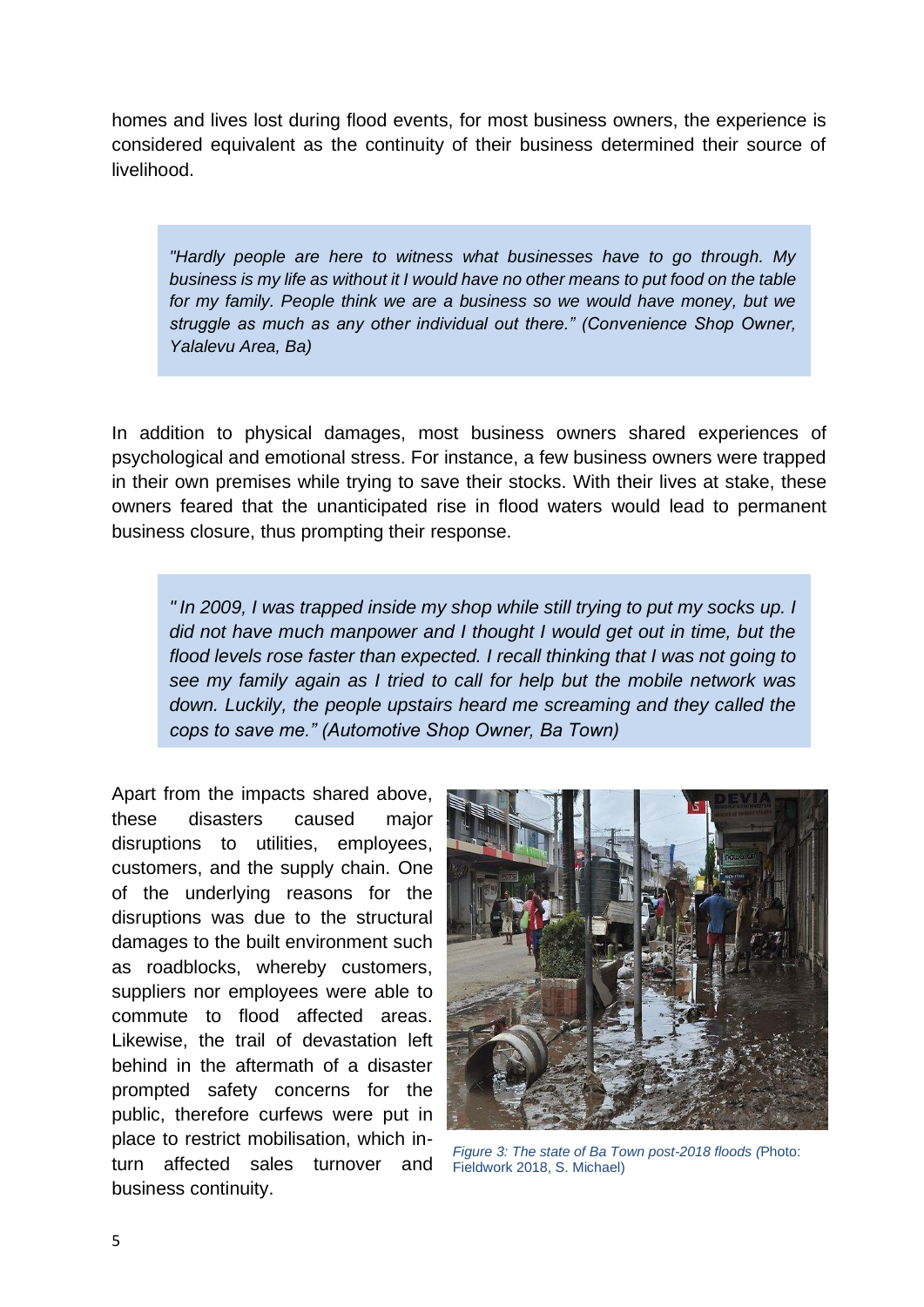# **RESPONSE AND RECOVERY OF SMALL BUSINESSES**

Interviews with small business owners explored the ways in which they coped with, responded to and recovered from natural disasters. Most owners shared that they were still struggling to recover losses after the three back-to-back floods that occurred in April 2018. While most of the businesses had pre-disaster measures in place such as flood decks and secured building, the growing intensity of floods coupled with the unpredictable timing of occurrence had caught them unprepared. Nevertheless, these business owners were optimistic that they will manage one way or another as they have survived worse events in the past. However, it was clear that the majority of the small businesses were disappointed with response processes of disaster institutions such as government that ignored the businesses but provided support to individual households and communities in the aftermath of the disaster.

- ➔ **Small business owners rely largely on social networks and local knowledge to determine the possibility of disasters.** Currently there are no early warning communication systems in place for flash floods, hence business owners take proactive steps such as physical river level checks to prepare accordingly. However, over time these businesses have largely relied on each other for information.
- ➔ **With the increasing occurrences of disasters like floods, behaviour and risk attitudes of small business owners have changed.** During the monsoon season, business owners keep minimal stocks, ensure flood decks and bulks are secure and excess stocks kept offsite. While their risk attitude has been largely shaped by their prior experience, it nevertheless prompts action needed to ensure business continuity.
- ➔ **The responsiveness of small businesses towards disasters is complex.** In times of disasters, small businesses are faced with several challenges such as lack of manpower, curfews, or road blockages. Therefore, despite noting that local knowledge and social networks play a significant role, most owners rely on social capital to effectively respond.
- ➔ **Post-disaster recovery of small businesses is affected by local authority miscommunication.** In the aftermath of the disasters, the responsibility for built environment repairs such as powerlines, roads and water pipes rests with multiple agencies. The delays in infrastructure repairs affects small businesses significantly.
- ➔ **Coping culture and social capital as means for disaster recovery.** Small businesses rely largely on each other in the aftermath of a disaster, including the response phase. It is evident that these businesses share a common understanding of the ongoing challenges and often reach out to support in whatever capacity. Overtime, they have developed a culture of coping through shared support mechanisms.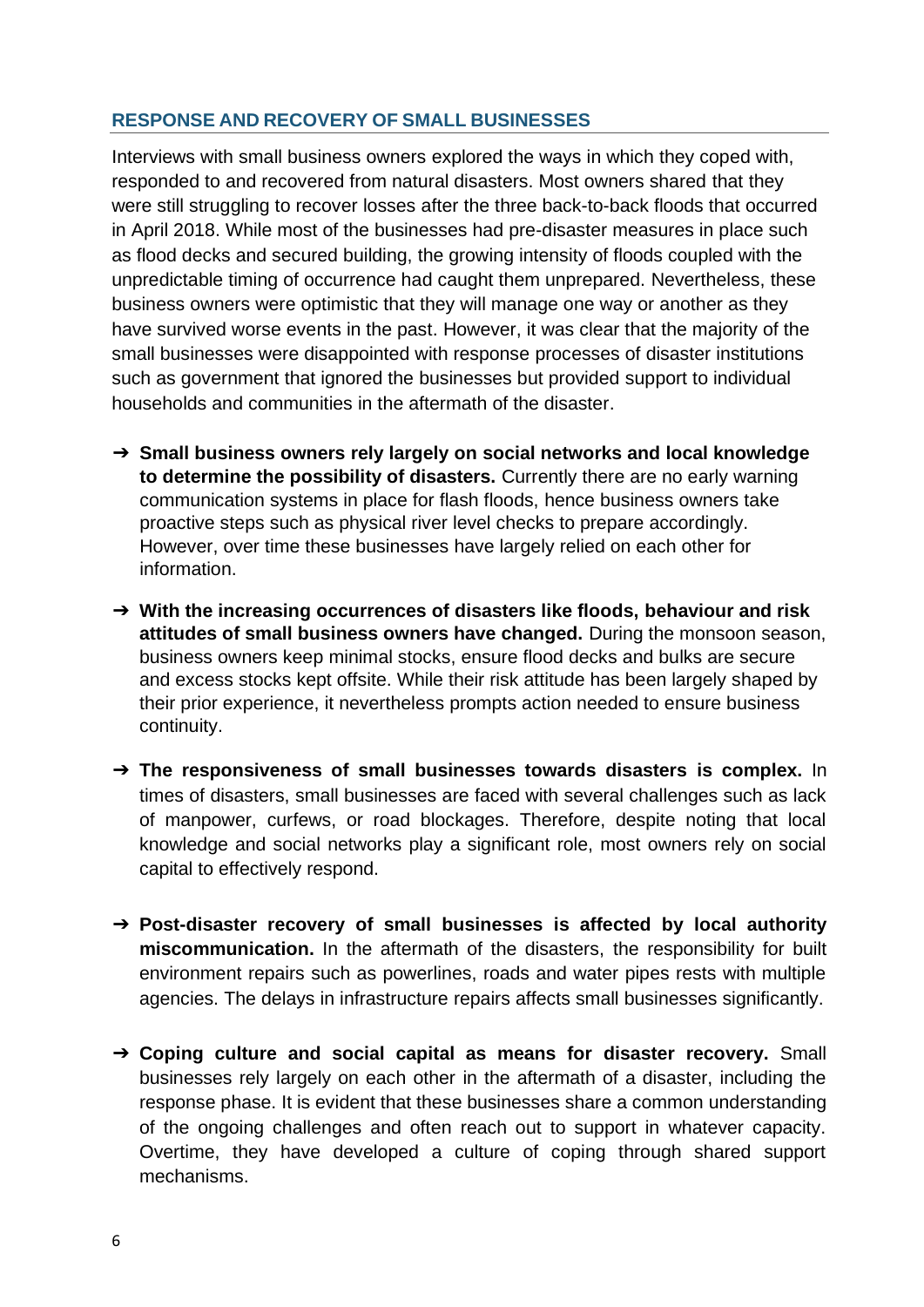## **ROLE OF DISASTER INSTITUTIONS TOWARDS STRENGTHENING RESILIENCE OF SMALL BUSINESSES**

Most studies argue that small businesses tend to largely depend on disaster risk management institutions for implementation of pre-disaster measures or provision of grant programmes in the aftermath of a disaster. Based on the interviews with disaster management and climate change adaptation institutions, the following observations were made:

- ➔ **Inadequate focus on sustainability of small businesses.** To date, there are more than 200 polices and programmes currently designed to support private sector growth, with around 47 of these policies focused on small businesses. However, strategies and plans around sectoral growth place minimal emphasis on business continuity planning or sustainability of operations.
- ➔ **Harsh and unaffordable risk-transfer policies.** Insurance companies in Fiji are reluctant to underwrite insurance covers against floods for businesses located in flood-prone areas due to re-insurance difficulties. It was clearly indicated that existing policies only provide cover for cyclones not for floods. However, options for the inclusion of flood coverage would come with conditions and unaffordable pricing, thus leaving small business owners with no options of insuring their operations. Therefore, informal coping strategies are often not chosen but imposed by the absence and/or insufficiency of formal mechanisms that guarantee business owners' own survival, as well as that of their business.
- ➔ **Unaligned and miscommunicated priorities between disaster institutions and small businesses owners.** Most disaster institutions shared disappointment with low attendance rates at workshops on business continuity management. However, evidence from the field indicate that these programmes primarily implemented by aid-funded agencies failed to contextualise the needs of small businesses that were more affected by the external built environment in times of disasters.
- ➔ **Limited access to finance for post-disaster recovery.** There is very limited awareness of the available loan schemes designed to aid post-disaster recovery. According to the financial institutions, the onus is on the business owners to educate themselves on the available debt programs made available in the aftermath of disasters. However, access to these financial programs required collateral among other requirements and for most business owners, it was perceived as a tiresome process of securing debt. Therefore, reliance was placed on remittances, which reflects the absence of formal mechanisms such as formal finance to help in their recovery. Government disaster response is focused on relief operations, search and rescue operations and social services.